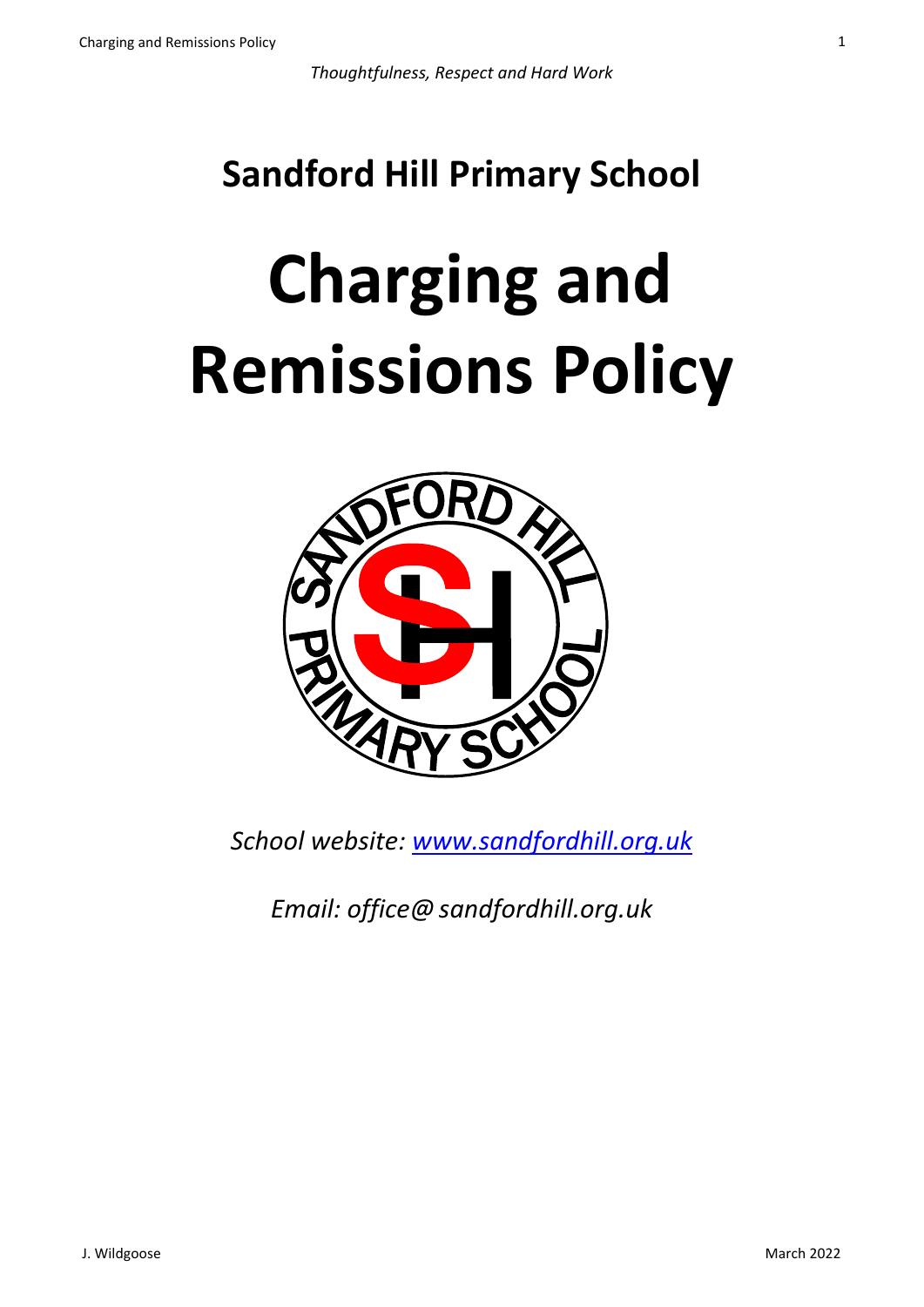#### **Introduction**

The Head Teacher and Governing Body recognise the value of providing a wide range of experiences to enrich and extend pupils' learning and to contribute to their personal development. The Head Teacher and Governing Body aims to promote and provide such experiences for the pupils of the school, both as part of a broad and balanced curriculum and as additional optional activities.

However, many of these activities have an associated cost and cannot be provided unless voluntary contributions are received.

This policy will set out the circumstances in which charges will or will not be made for school activities and when charges may be waived in order to ensure that all pupils have an equal opportunity to benefit from school visits, curricular and extra-curricular activities.

It also includes our arrangements and procedures for:

- collecting contributions for activities;
- charging for school dinners; and
- 15 hours nursery provision.

#### **Statement:**

The policy complies with the requirements of the Education Act 1996 and Government Guidance dated Oct 2014.

Where 'parent' is referred to this will include adults with a responsibility for the pupil.

We aim:-

- To make school activities accessible to all pupils regardless of family income;
- To encourage and promote external activities which give added value to the curriculum;
- To provide a process which allows activities to take place at a minimum cost to parents, pupils and the school;
- To respond to the wide variations in family income while not adding additional unexpected burdens to the school budget.

#### **Legislation – Education During School Hours**

The DfE, in its guidance to School Governors, states that "education provided during school hours must be free. The definition of "education" includes materials, equipment and transport provided in school hours by school to carry pupils between the school and an activity." It goes on to advise that "although schools cannot charge for school time activities, they still invite parents and others to make voluntary contributions (in cash or in kind)".

When additional costs are incurred by Sandford Hill Primary School to enhance the curriculum opportunities for the pupils, parents may be requested to make voluntary contributions. However, no pupil will be left out of an activity because his or her parents cannot or will not make a contribution of any kind.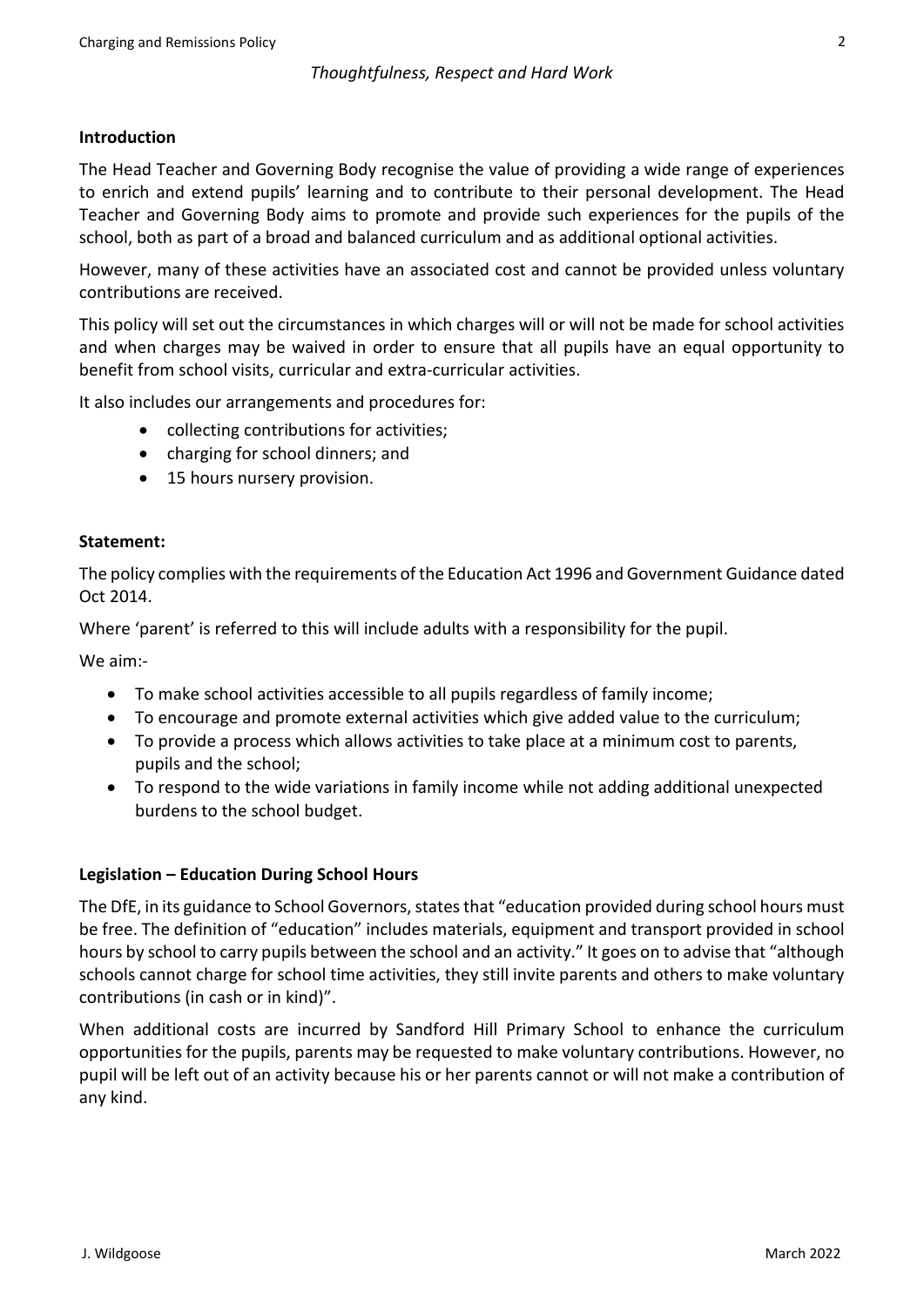#### **Education Outside School Hours**

The DfE in its guidance to School Governors states that "Parents can only be charged for activities that happen outside school hours when these activities are not a necessary part of the national curriculum or religious education. No charge can be made for activities that are an essential part of the syllabus for an approved examination. Charges may be made for other activities that happen outside school hours if parents agree to pay. The Education Reform Act 1988 described activities, which can be charged for as "optional extras".

#### **Remissions**

To ensure that access to activities reflects intentions, Sandford Hill Primary School will implement the following Remissions Policy. The fundamental aim of this policy is to ensure that all pupils gain fully from everything that the school is able to offer them and is based on an understanding of the relationship between low income, entitlement and access. This policy takes into account the very real and persistent difficulties which people on low income have in meeting the costs of educational activities for their children.

Where a child is known to us as receiving free school meals or is Ever6, the Governing Body will request a voluntary contribution of 25% of the total cost of board and lodgings for any residential activity that the school organised for the pupil, if the activity is deemed to take place within school hours.

There may be cases of severe family hardship which make it difficult for pupils to take part in other particular activities for which a charge is made. When arranging a chargeable activity the Governing Body will invite parents to apply in confidence for the remission of charges in part or in full. Authorisation of remission will be made by the Head Teacher in consultation with the Chair of Governors.

#### **Data Protection of pupils and families**

Teachers will ensure that these children are not publicly identified and stigmatised. This is particularly important as the fear of stigmatisation is often a key element in the non-take up of Free School Meals. This is accomplished by our online payment system for collecting voluntary charges or dinner money, which do not identify children who do not contribute. This alleviates the need for children to be involved at all.

#### **Contributions**

Voluntary contributions may be requested to help with providing activities even though they may be part of the normal school day or part of the National Curriculum.

If voluntary contributions are requested for an activity it should be clearly understood that there is no obligation to contribute and that if the parent is unable or unwilling to pay, the child will not be excluded from the activity.

## **However, in the unlikely event that insufficient voluntary contributions are raised to fund a visit or event, and the school cannot fund it from some other source, then it may be cancelled.**

- $\triangleright$  The amount of contribution will not be more than the cost of the transport and entrance.
- $\triangleright$  Where events require support through voluntary contributions, they will generally be available to all pupils. Should, on occasion, an event requiring voluntary contributions be limited in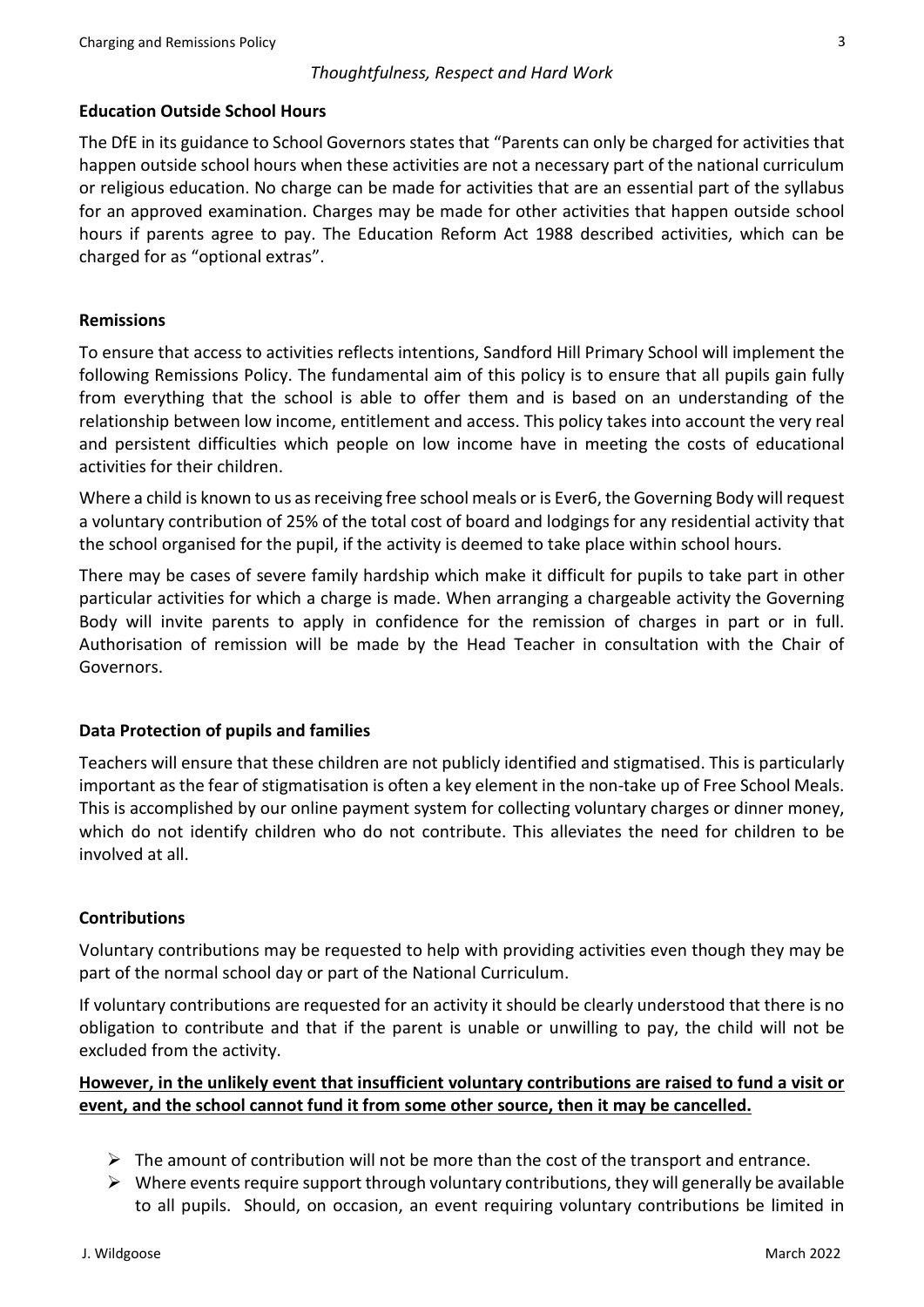numbers, e.g. a particular extra-curricular activity, acceptance will made with no bearing as to whether a contribution has been or can be made.

- $\triangleright$  All monies must be paid online using the ParentMail payment system.
- $\triangleright$  Children will not be publicly challenged over lack of payment, parents will be contacted if necessary.

The Governing Body reserves the right to make a charge for the activities and items detailed below:

- Trips/activities which are not part of the school curriculum or are outside the school day (i.e. Weekend residential);
- School Clubs where costs for materials that pupils will take home are incurred or where external providers are used;
- Music tuition see below
- Repeated loss or malicious damage to school property see below
- Residential activities requiring board and lodging see below
- 15 hrs unfunded Nursery provision see below.

#### **Individual Music Tuition**

• Where appropriate, charges may be made to parents for individual tuition in playing any musical instrument, even if such tuition takes place during school hours. Parental agreement and a signed contract will be obtained before the tuition is provided.

#### **Materials or Ingredients for Practical Subjects**

• Where materials are required at minimal cost (below £30 for the entire activity costs), the school will fund the activity. For more costly activities, parents are encouraged to provide ingredients, materials, etc. needed for practical subjects, such as Technology, where appropriate. The Governing Body may charge for, at cost or less, or require the supply of, ingredients and materials if parents have indicated, in advance, their wish to own the finished product.

#### **Lost School Equipment, Books, etc.**

• Parents will only be expected to replace or pay for the cost of lost items of school property when it is deemed to be by deliberate action or through repeated lack of responsible use.

#### **Breakages and Damage to School Buildings, Furniture or Property**

• Parents will be charged for the cost of replacing any item, such as a broken window, a defaced, damaged or lost book, or a broken ICT resource, where the damage caused is as a direct result of a pupil's deliberate misbehaviour.

#### **Residential Activity**

- The DfE, in its guidance to School Governors, states that "For a residential activity taking place largely during school time, or essential to the education provided at the school, no charge may be made for either the education or the costs of the travel."
- However, charges will be made for board and lodging in these circumstances, except for pupils who are known to us as receiving free school meals or Ever6, who will be asked to make a contribution of 25% of the total  $cost^{(1)}$ . A voluntary contribution will be requested by the school for such activities.

 $(1)$  This figure will be reviewed annually.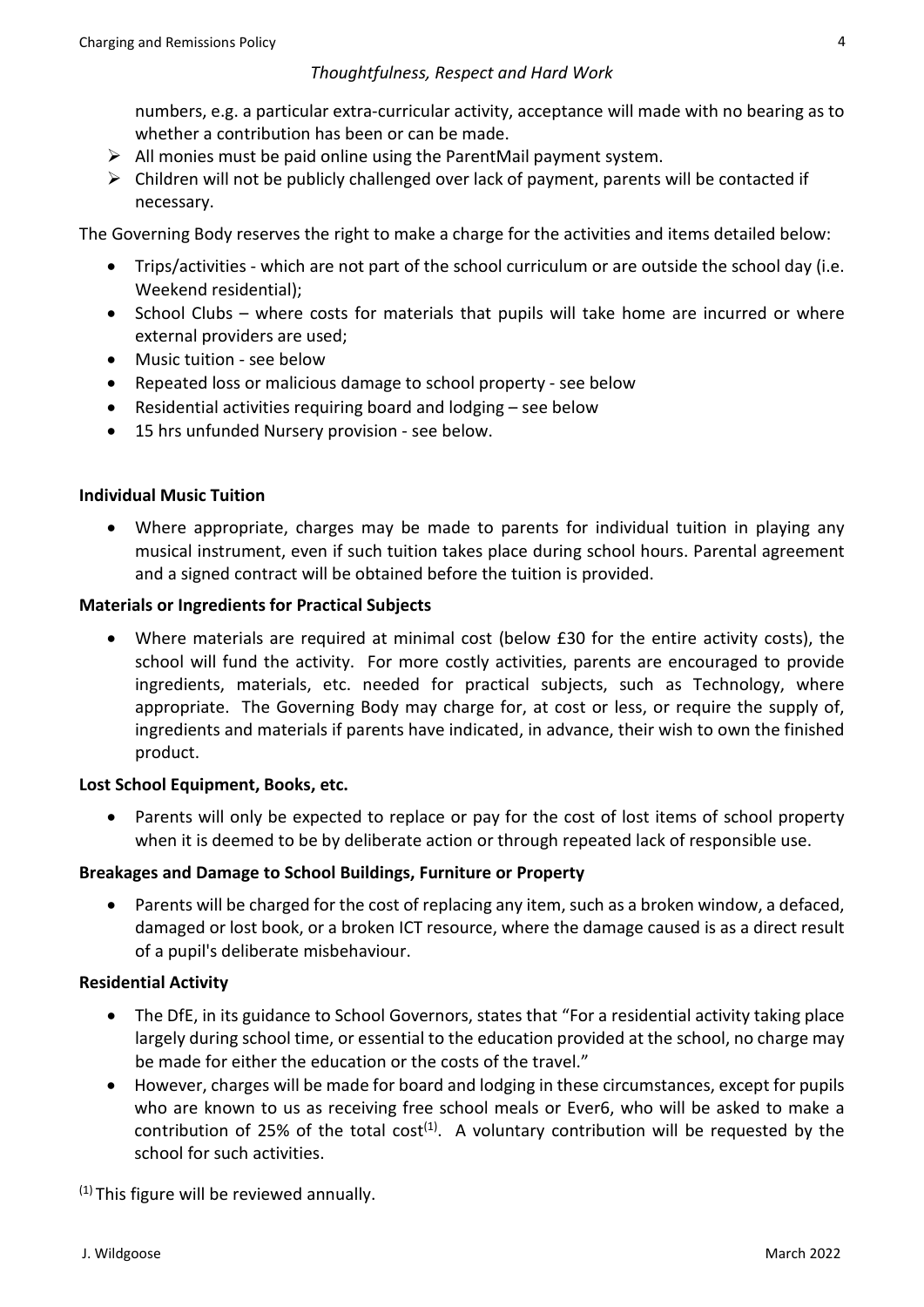(Sandford Hill Primary School will follow the relevant legislation as contained in the Education Reform Act 1988: Section 106 – 111,117, and 118. The guidance is contained in the DCSF circular 2/89: Charges for School Activities).

#### **15 hours Nursery Payment Charging Procedures**

Schools are funded for 15 hours morning nursery provision, but receive no automatic funding for the 15 hours afternoon sessions. Currently (until September 2022):

- afternoon sessions are charged at a rate of £15.00 per full week.
- Charges for part weeks, e.g. with a bank holiday or staff training day will be adjusted accordingly.
- Charges for prolonged absence through illness or forced school closure, e.g. pandemics, will be adjusted accordingly.
- Full fees are charged for any weeks shortened by absence, which includes sickness, snow days and holidays in term time.
- Fees are payable through ParentMail at least one week in advance.
- Where repeated upfront payment has not been made and a debt has occurred, children will not be allowed to stay for the afternoon session.
- Where parents/carers are finding payment difficult to manage, then they may be invited to apply in confidence for a remission, as per the remissions section above. Consideration will be made primarily to meet the individual needs of the child.
- Fees do not include lunchtime meals.

From September 2022

- In order for us to provide a high-quality learning experience to all 3 and 4 year olds, we offer the afternoon sessions at no cost. We are however reliant for additional funding by eligible working parents claiming the Government funding and providing the self-declaration code to the school. (Eligibility for the funding is where both parents, or single parent, are/is working 16 hours or more a week.)
- **Charging** Where a parent/both parents are known to be working, and therefore eligible, but fail to make application for the funding, then they shall be charged £50 per week until such time as their application is accepted and the funding is received.

# **Additional Charges**

### **Photocopying**

- Any photocopying that is requested by parents relating to their child, under the 'Freedom of Information Act', will be charged as below:
	- o **5p per Black and White A4 sheet ;**
	- o **25p per A4 colour printing;**
	- o **10p per Black and White A3 sheet ;**
	- o **50p per A3 colour printing**.

#### **Private fees**

• Any report or data that is requested on a child for the purpose of a third-party private assessment requested by a parent (e.g. Mid-year pupil progress report for solicitors, private psychologist reports or solicitor reports) will be charged at an agreed rate by the Head Teacher in discussion with the Chair or Vice-chair of Governors. This rate will include a cost for staff